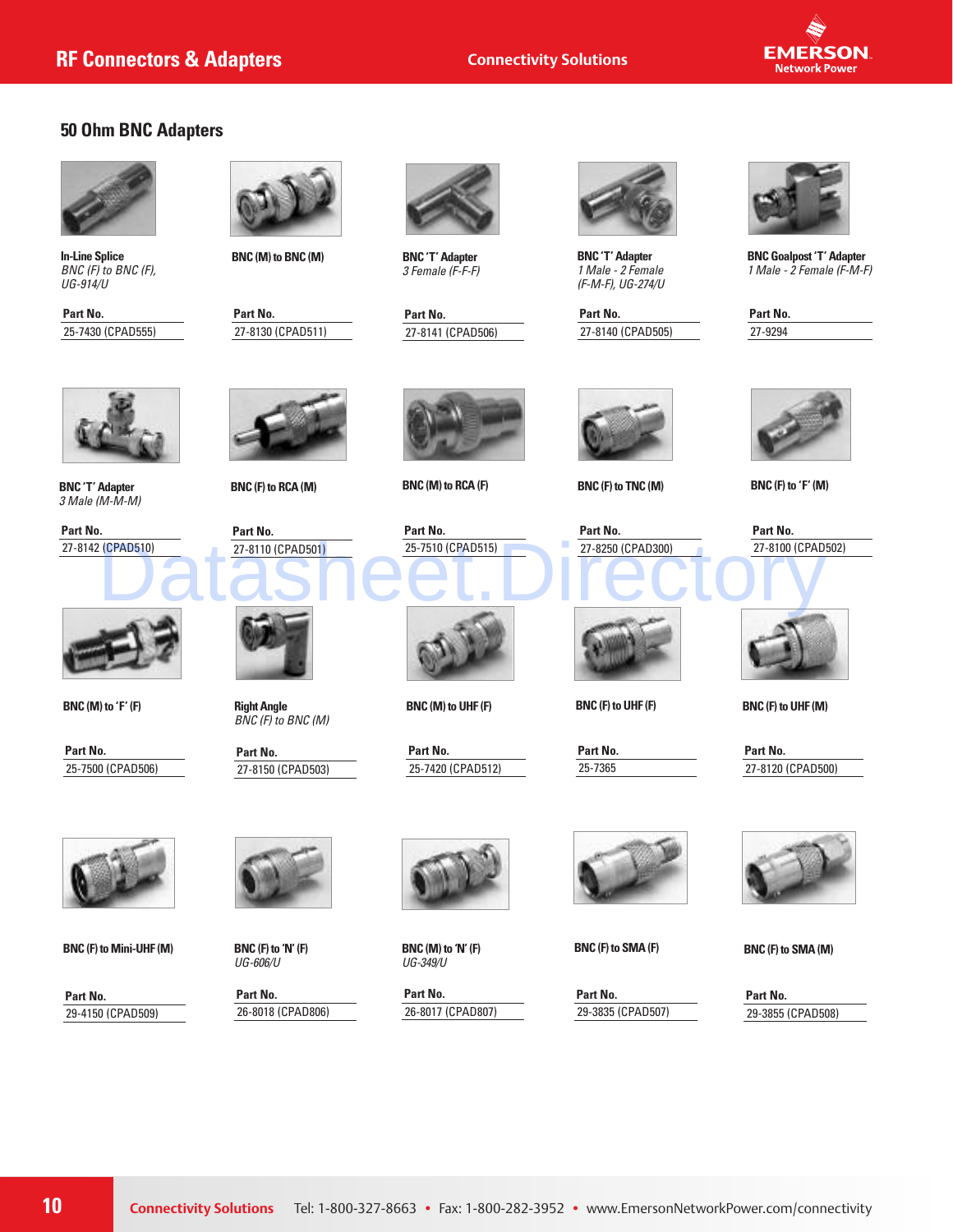#### **50 Ohm 'N' Connectors**



**State EMERSON Network Power** 

**Crimp 'N' (M)**  *3 Piece, Crimp Center Pin*

| Part No.         | <b>Cable Type</b> | <b>Tool No.</b> |
|------------------|-------------------|-----------------|
| CPN8/110         | RG-8 w/110        | 24-7712P        |
|                  | Center Cond.      |                 |
| CPN <sub>8</sub> | RG-8, 11, 213     | 24-7712P        |
| CPN1             | <b>RG-58</b>      | 24-9960P        |
| CPN <sub>2</sub> | RG-59 & 62        | 24-9960P        |
| CPN17            | $RG-8x$           | 24-9960P        |
|                  |                   |                 |



**'N' (M)** *Solder Center Pin, UG-21B/U*

**Part No. Cable Type** 26-8000 RG-8, 11, 213, 214

# **50 Ohm 'N' Adapters**



**Inline Splice** *'N' (M) to 'N' (M), UG-57B/U*

**Part No.** 26-8009 (CPAD800)



**Inline Splice** *'N' (F) to 'N' (F), UG-29B/U*

**Part No.** 26-8010 (CPAD851)



**Chassis Mount** *'N' (F) to Solder Lug UG-58B/U*

**Part No.** 26-8011 (CPAD801)



**Right Angle** *'N' (M) to 'N' (F), UG-27/U*

**Part No.** 26-8012



**Chassis Mount 'N' (F)**

**Part No.** 26-8017 (CPAD807)

**Part No.** 26-8013



**'N' (M) to BNC (F)** *UG-201U*

**Part No.** 26-8016 (CPAD809)



**'N' (M) to UHF (F)**  *UG-146/U*

26-8015 (CPAD808)

**Part No.**

*UG-606/U* **Part No.**

**'N' (F) to BNC (F)**

26-8018 (CPAD806)



**'N' (F) to UHF (M)** *UG-83/U*

**Part No.** 26-8014



**'N' (M) to 'F' (F)**

**Part No.** 26-8020 (CPAD811) **Part No.**

**'N' (M) to SMA (F)**

29-3840 (CPAD810)

#### **50 Ohm 'N' Terminators**



**'N' Terminator (M)**  *1W @ 2%*

**Part No. 0hms**<br>26-8023 50 Oh 50 Ohms

(M) = Male Plug (F) = Female Socket